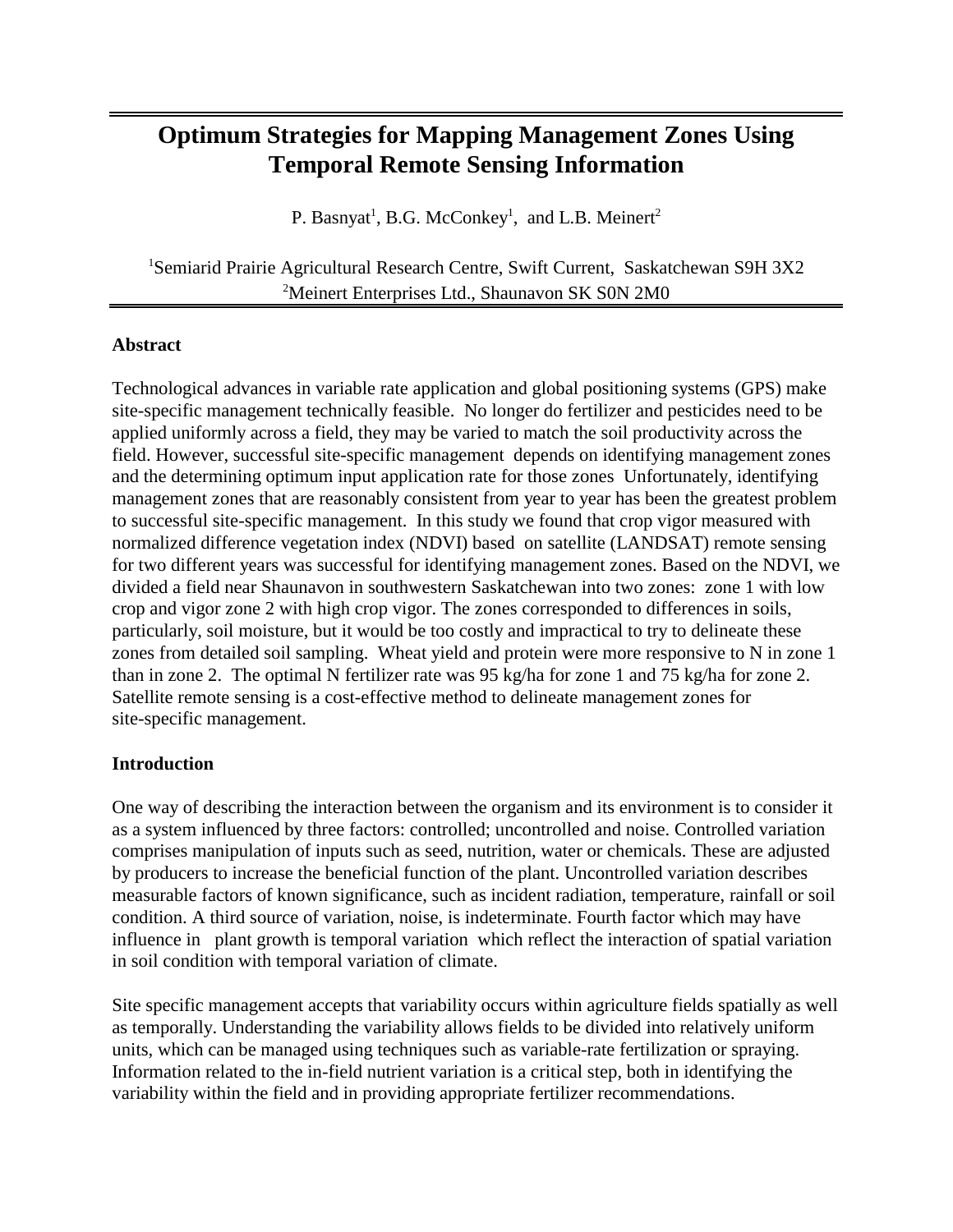## **Objectives**

The primary objective of this study was to analyze in-field spatial and temporal variability for better understanding of field productivity using remote sensing information. The secondary objective was to identify factors affecting field productivity, and to develop a methodology to minimize the effect of temporal variability by identifying management zones.

#### **Materials and Methods**

## Field Study

The study site was near highway 13, 11 km NE of Shaunavon (NE10-09-18W3) covering 23 ha. (Figure 1) . Spring wheat (Triticum aesitivum L. ) were planted with uniform fertilization rate (40 kg of N/ha) before the start of the experimentation in 1997. The experiment area were planted with spring wheat during the four years of the experiment. At the start of the experiment in 1997, the study area was divided into 25 plots (plot number assigned east to west from 0 to 24 ). Each plot inside the study area (bounded by white polygon (Figure 1) with plot width 14.8 meters) received different amount of nitrogen fertilizer in 1997, 1998, and 1999, but in 2000 it was planted under uniform nitrogen fertilizer. The field topography was mapped using global positioning system(GPS) (Figure 1) .



Figure 1. Topography and Sample location of the Study area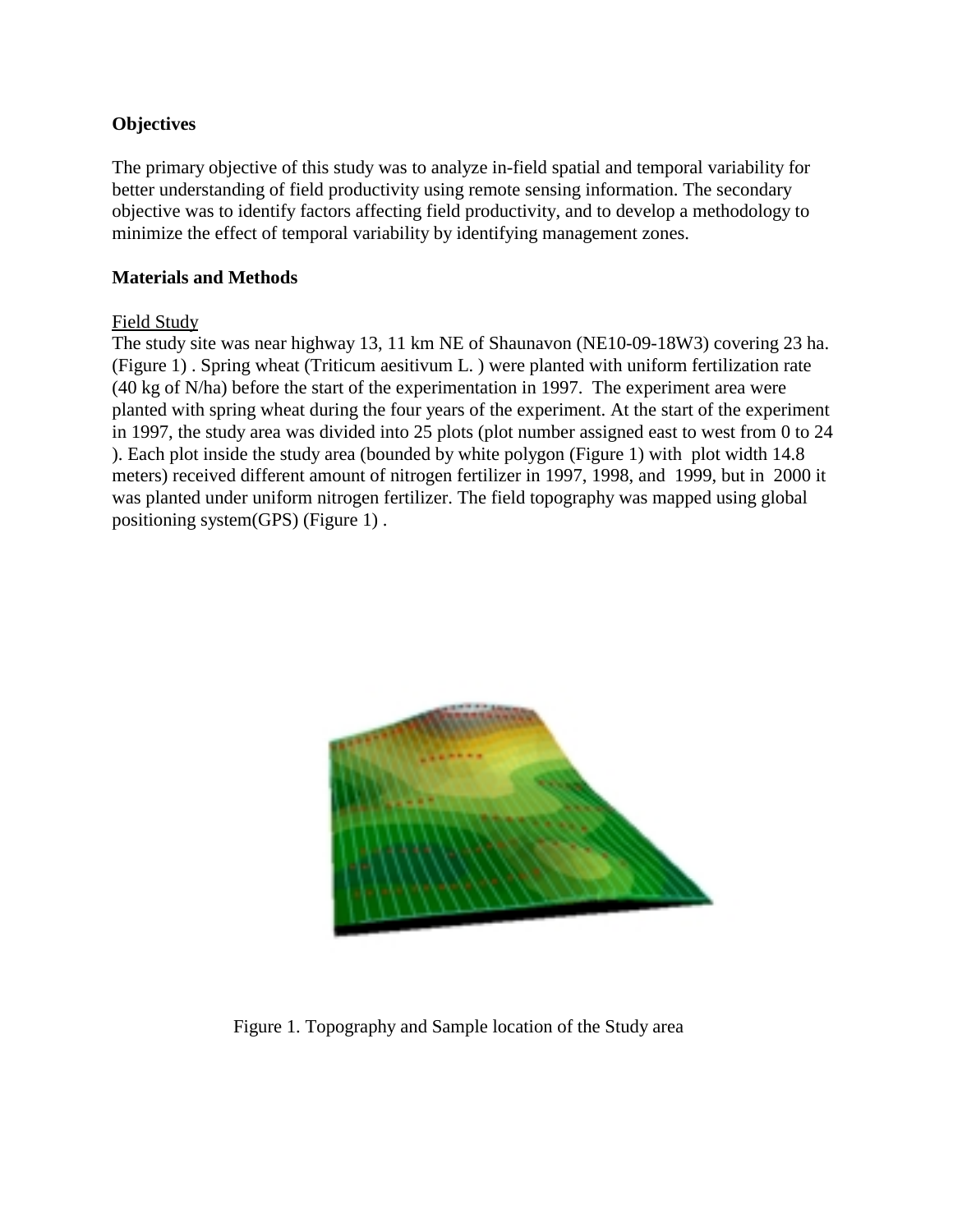Maximum local relief is 29 meters and slopes ranging from 0 to 5 percent. Soils of the area consists of Amulet Association and Wymak Association developed in clay loam glacial till and silty loessial over till (Saskatchewan Soil Survey 1988). For most part, soils of the Amulet Association are expressed on shoulders and tops of the knolls, while soils of Wymark Association are expressed in the mid- and lower-slope positions. The calcareous soils on the tops of the knolls (Meinert 1996). During the experiment herbicides were applied as required.

#### Weather conditions and grain yield

Water and N are the primary factors determining stubble crop yields in the Canadian prairie (Campbell et al. 1997). The health of a crop gives a fairly reasonable about the availability of these limiting factors with the assumption that other factors influencing the crop conditions are under control. Hence, we have analyzed these factors in terms of their spatial as well as temporal variability. These variability were accounted for using the information extracted from satellite remote sensing and by analyzing soil samples collected each year. Soil moisture was determined gravimetrically 0-15, 15-30, 30-60, 60-90, 90 -120 cm increment and converted to volume and nitrate information were extracted from the soil samples collected during April-May before planting and yield information were collected using a plot combine representing all landscape position. These point observations were used to create surface covering the study area using Kriging interpolation (Goovaerts 1997). The cell size of the each surface created were matched to that of Landsat TM information. Weather data came from Environment Canada weather station at Shaunavon.

#### Management Zones, Crop Vigor, and Grain Yield

Normalized difference vegetation index (NDVI) were extracted using Landsat TM information of the growing season of the year 1996 (year before the start of the field experiment), 1997 first year of the experiment), 1999 (last year of the experiment) and year 2000 (year after the field experiment). The NDVI is the difference of near-infrared and visible red reflectance values normalized over total reflectance of the two channels (Lillesand and Kiefer 1994) as follows:

$$
NDVI = \frac{ValueofInfraredBand - Valueof RedBand}{ValueofInfraredBand + Valueof RedBand}
$$
\n(1)

To compare the temporal information, NDVI and grain yield information were normalized in order to remove difference in scale among the variables (Stevenson et al. 2001) as follows:

$$
X_i = \frac{x_i - (\bar{x} - 2S.D.)}{4S.D.}
$$
 (2)

 Where:  $Xi = The transformed value.$ 

 $xi =$ The observation i.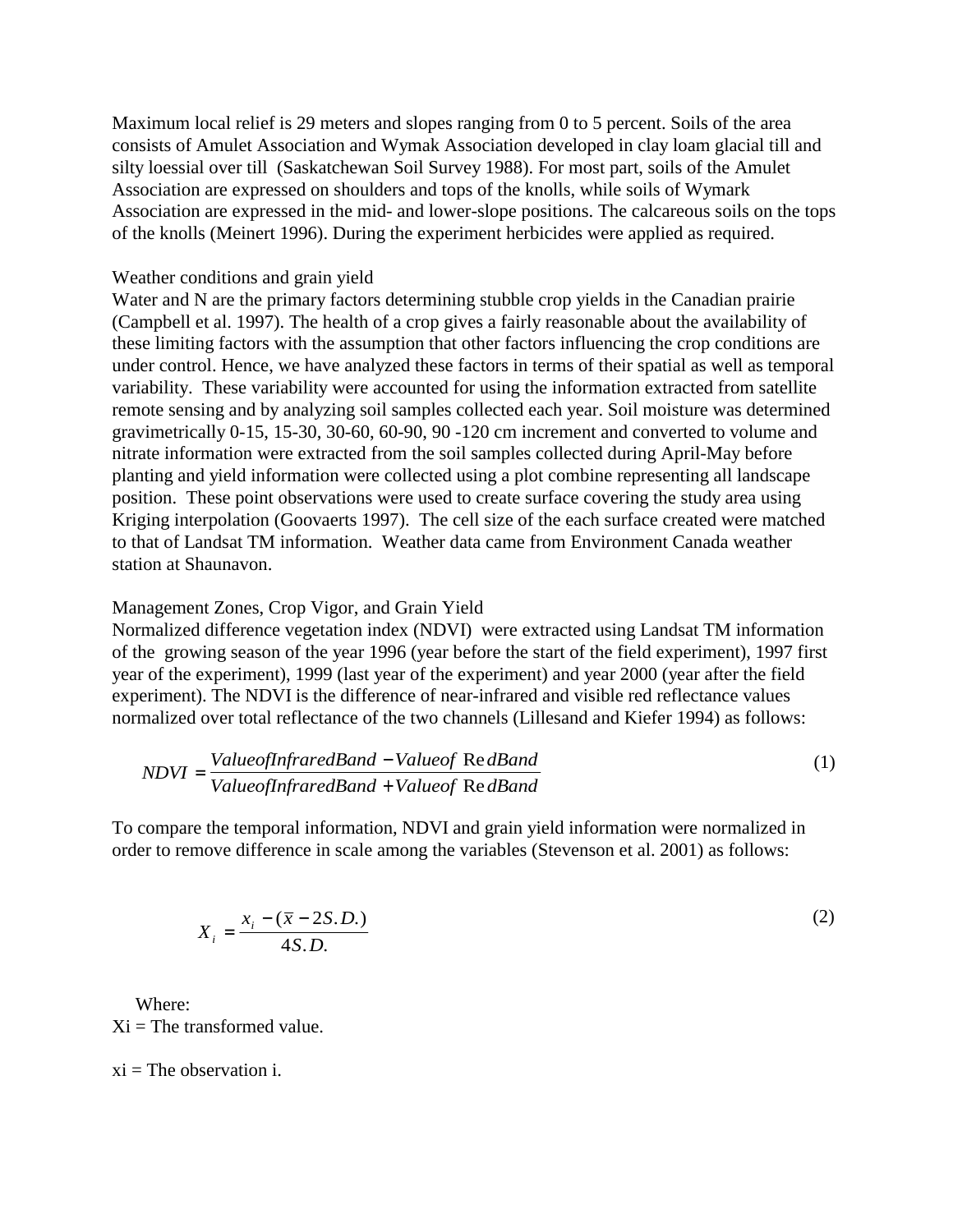$\bar{x}$  = The mean of the observations.

#### S.D. = Standard Deviation

The temporal variation were analyzed by comparing management zones identified by the NDVI. The difference in management zones delineated using 1996 and 2000 information showed the variation before and after the variable rate fertilizer treatment, whereas difference between 1997, and 1999 showed the the temporal variability due to climate and treatment effects. Based on the average of 1996 and 2000 NDVI information, optimal management zones were delineated. Normalized grain yield of 1997, 1999 and 1999 inside each management zones were compared to validate the management zones. Least significant difference tests were used to Determine differences in means of normalized grain yield and normalized grain protein for the year and management zone effects.

## Crop Response to N-fertilizer in each management zone

The magnitude of the yield and protein response to the fertilizer treatments were obtained by analyzing pooled data from the year 1997, 1998,1999 and 2000. Equations were fitted to represent the relationship between wheat yield or grain protein and N fertilizer applied. The equation fit to the yield-N supplied and protein-N used were used to derive the optimal N rate to produce maximum yield and grain protein. Separate N rate response curves were developed for the two management zones.

#### **Results and Discussion**

#### Weather conditions and grain yield

Growing season precipitation are presented in the Table 1 along with maximum and average grain yield. Except for 1996, growing season precipitation during the study period were at about thirty years(1959-1987) average(172 mm) or above average. From the Table 1, it can also be seen that not only the amount of precipitation before or during the growing season that matters, but also the timing of in-season precipitation matching the important phenological events matters too. When overall precipitation (from harvesting of previous year crop to physiological maturity of current season crop) and grain yield of each year were compared, it was seen that overall cumulative high precipitation in a year does not necessarily mean high yield In addition to the spring soil moisture availability, the amount of precipitation received up to the time of 4 to 5 leaves stage(Table 1) may play an important role in determining grain yield levels. Sum of spring soil moisture and precipitation after seeding and up to the 4 to 5 leaves stage reveal the relationship between moisture and grain yield of 0.101 ton per hectare per centimeter of increase in soil moisture.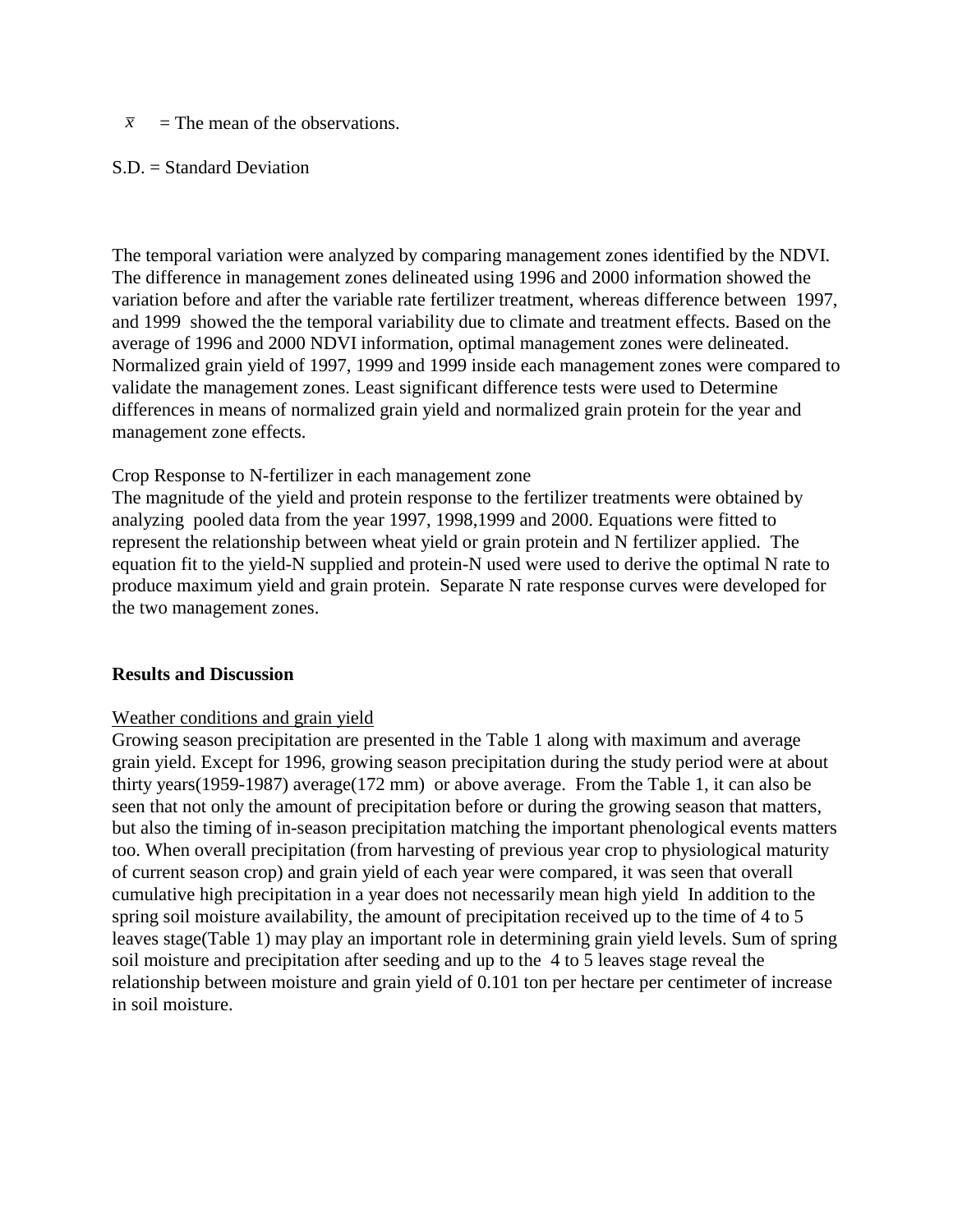|                                                                                     |       | <b>Regression Coefficients</b> |                         |
|-------------------------------------------------------------------------------------|-------|--------------------------------|-------------------------|
| <b>Explanatory Variable</b>                                                         | $R^2$ | Constant                       | Explanatory<br>Variable |
| Cumulative<br>Precipitation up to 10<br>days after seeding                          | 0.51  | 1587*                          | 7.96                    |
| Cumulative<br>Precipitation up to 38<br>days after seeding                          | 0.76  | 373.24*                        | 14.91*                  |
| Cumulative<br>Precipitation up to 115<br>days after seeding                         | 0.55  | 3142*                          | 6.48                    |
| Cumulative<br>Precipitation before<br>seeding                                       | 0.62  | 730.91*                        | 4.33                    |
| <b>Spring Soil Moisture</b>                                                         | 0.73  | $-488*$                        | 15.78*                  |
| Spring Soil Moisture+<br>Cumulative<br>Precipitation up to 38<br>days after seeding | 0.98  | $-608.65*$                     | 10.07*                  |

Table 1. Relationship between Grain Yield and Moisture Level.

\*Significant at 5%



# **Figure**

**2**. Management Zones based on Spatio-Temporal Variation in Crop Vigor.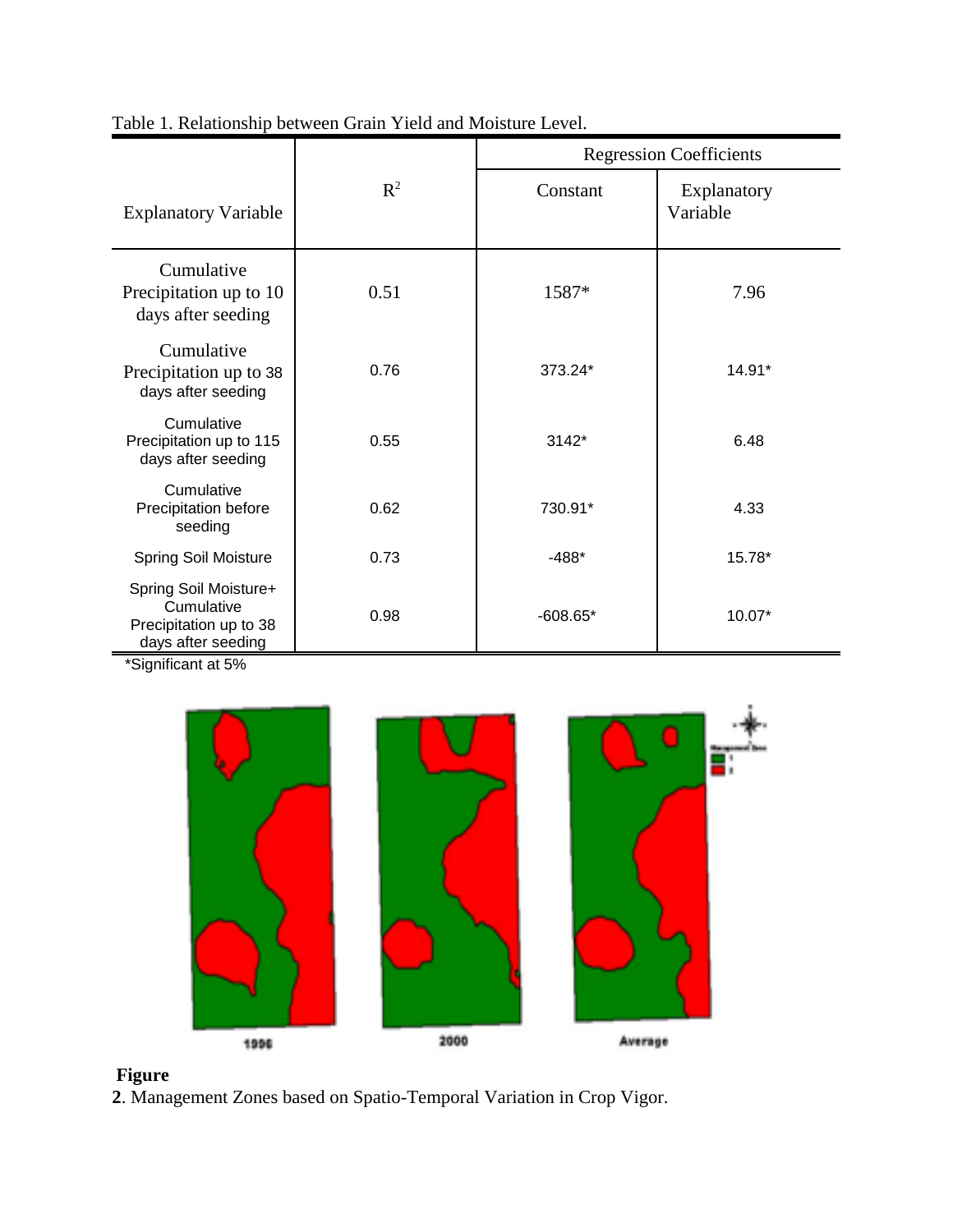## **Management Zones, Crop Vigor, and Grain Yield**

NDVI extracted using 1996 and 2000 Landsat TM data is presented in Figure 2. The vegetation index were normalized using the relationship shown in the equation 2 for comparison. The data are then grouped into two different classes. Area with low NDVI (average or below average values) were grouped together as "management zone 1" and high NDVI area (area with above average values) were assigned as "management zone 2". Individually, classification of 1996 data revealed the spatial variability in relatively dry weather condition, and classification of 2000 data showed the pattern in relatively wet weather condition. The variations in the spatial pattern among these two years were due to the past treatment effects (lag effect of the past fertilizer application) and climatic variation or other variations which were not accounted for. The final management zones were created using average of information from 1996 and year 2000. When the management zones identified using individual year information were compared with the final management zones(average of 1996 and 2000), it was observed that only 9 percent to 25 percent of the total area are showing inconsistency in classification (Table 2).

Grain yield normalized (calculated using equation 2 ) for each year of the study and the interaction of the management zone is presented in Table 3. Grain yield were always lower in the zone 1 (below average) whereas zone 2 always yielded more (above average) except for the year 1997. In 1997 average grain yield from each zone were near average. This may be due to the fact that in 1997 N rate varied from 0 to 112 kilogram per hectare and in-season precipitation was near long term average. Therefore, low vigor zone could match the productivity of high vigor zone. In the second year (1998) and third year (1999) of the variable rate trial, the rate were changed to 0, 44.8 and 89.6 kg per hectare. The change in N rate and variation in in-season precipitation has resulted in lower yield from the zone 1 where as zone 2 has shown improvement.

# Crop Response to Variable N-fertilizer

The magnitude of the yield and protein response to the fertilizer treatments were obtained by analyzing pooled data from the year 1997, 1998,1999 and 2000. Figure 3 shows the grain yield and grain protein response patterns to variable N-rate. response using pooled information . It can be seen from these figure that fertilizer response of grain yield can be described using quadratic equations, whereas the response of grain protein can be approximated with linear functions (Figure 3). The presence of a positive linear and a negative quadratic coefficient for N rate in the case of grain yield regressions indicate that fertilization with N increases yields at a decreasing rate with each extra unit of N rate until a maximum yield increase is reached (Table 4), further increase in N rate resulted in reduction in yield.

#### **Table 2.** Changes in the Coverage of Management Zones in Comparison to "Average" Condition

|           |      | Y ear |      |      |
|-----------|------|-------|------|------|
| Change    | 1996 | 1997  | 1999 | 2000 |
| Decreased | 7%   | 20%   | 19%  | 8%   |
| Same      | 91%  | 75%   | 75%  | 83%  |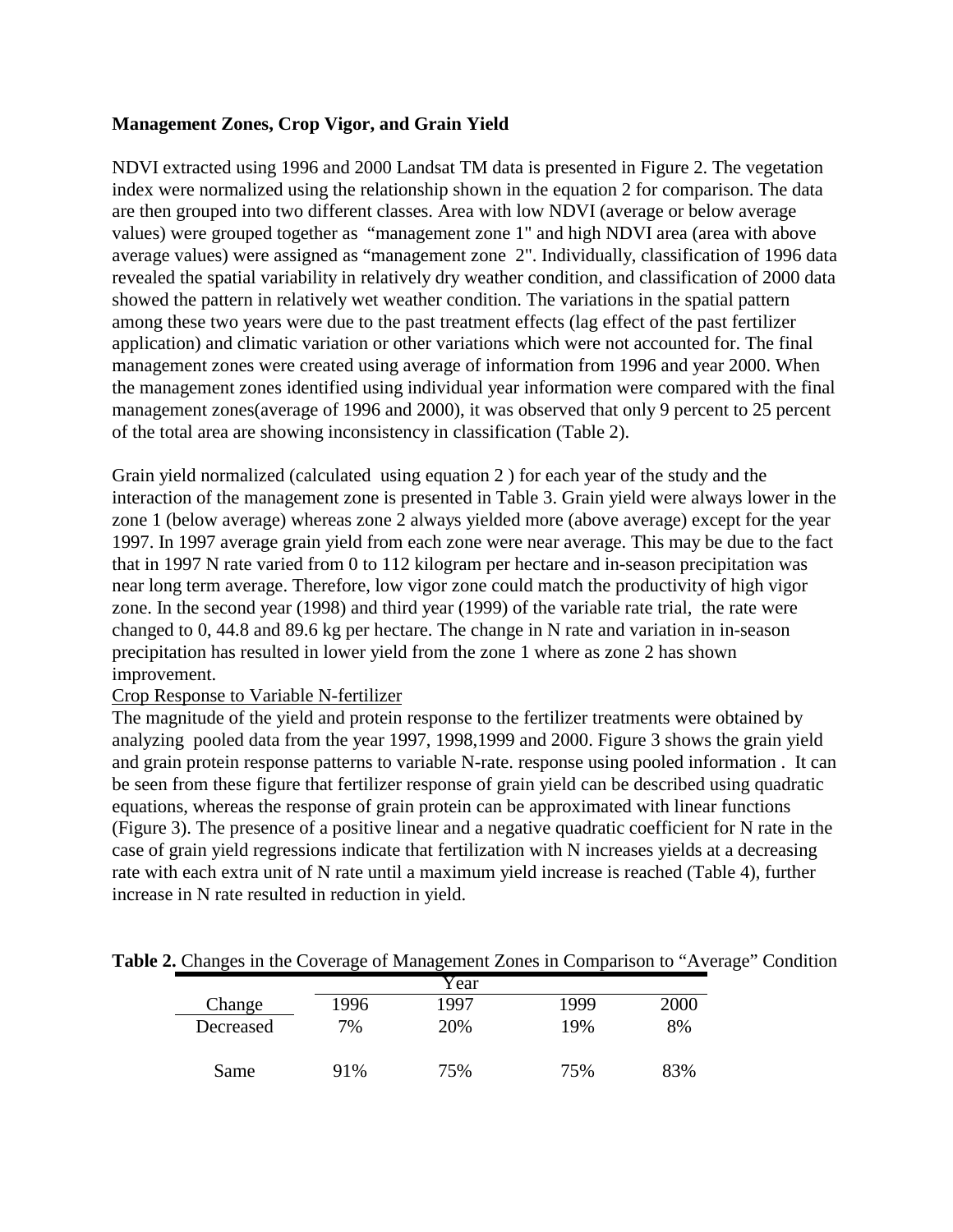

**Figure 3.** Relationship between Normalized Grain Yield and Normalized Grain Protein and N Fertilizer.

|                  |                | Year                                 |                       |                          |                       |  |
|------------------|----------------|--------------------------------------|-----------------------|--------------------------|-----------------------|--|
|                  | Zone           | 1997                                 | 1998                  | 1999                     | 2000                  |  |
| Grain<br>Yield   |                | $(0.49^{\circ} (0.23)^{\mathbb{Z}})$ | $0.44^{\circ} (0.18)$ | $0.46^{\circ}$ (0.22)    | $0.41^{\circ} (0.15)$ |  |
|                  | $\overline{2}$ | $0.50^{\circ}$ (0.25)                | $0.62^b(0.25)$        | $0.60^b(0.24)$           | $0.71^b(0.31)$        |  |
| Grain<br>Protein | $\mathbf{1}$   | $0.47^{\rm a}$ $(0.10)^{\rm Z}$      | $0.50^{\circ}$ (0.11) | $0.48^{\circ} (0.11)$    | $0.48^{\circ} (0.11)$ |  |
|                  |                | $0.55^b(0.13)$                       | $0.51^{\circ}$ (0.07) | $0.48^{\text{a}}$ (0.11) | $0.48^{\circ}$ (0.12) |  |

<sup>Z</sup> Standard deviations are presented in parenthesis.

a and b Means followed by same letter within each column are not significantly difference according to LSD(0.05).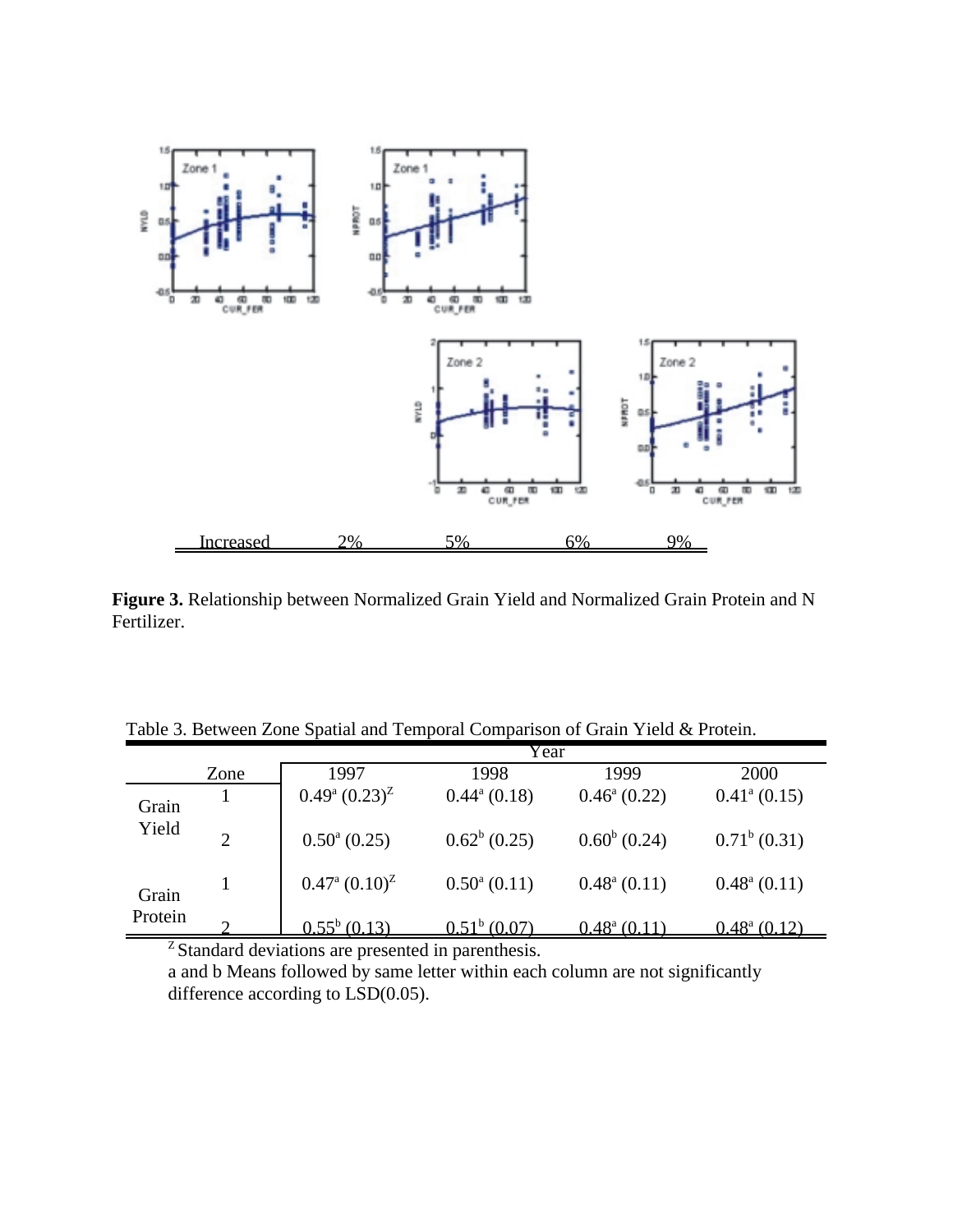|                       |                | <b>Coefficient of Explanatory Variable</b> |                       |                        |                                       |
|-----------------------|----------------|--------------------------------------------|-----------------------|------------------------|---------------------------------------|
| Dependent<br>Variable | Zone           | Constant                                   | Current<br>Fertilizer | Previous<br>Fertilizer | (Current)<br>Fertilizer) <sup>2</sup> |
| Normalized<br>Yield   | $\mathbf{1}$   | $0.1731**$                                 | $0.00304**$           | $0.00328**$            |                                       |
|                       | $\overline{2}$ | $0.3874**$                                 | $0.00229**$           | $0.00039$ <sup>a</sup> |                                       |
| Normalized<br>Yield   | $\mathbf{1}$   | $0.313^{*a}$                               | $0.00328**$           |                        |                                       |
|                       | $\overline{2}$ | $0.408$ <sup>a</sup>                       | $0.00225**$           |                        |                                       |
| Normalized<br>Yield   | $\mathbf{1}$   | $0.228**$                                  | $0.00761**$           |                        | $-0.00004*$                           |
|                       | $\overline{2}$ | $0.297**$                                  | $0.0075**$            |                        | $-0.00005*$                           |
| Normalized<br>Protein | $\mathbf{1}$   | $0.268*$                                   | $0.00458*$            |                        |                                       |
|                       | $\overline{2}$ | $0.249*$                                   | $0.00476*$            |                        |                                       |
| Normalized<br>Protein | 1              | $0.164*$                                   | $0.0044*$             | $0.00244*$             |                                       |
|                       | $\overline{2}$ | 0.0939                                     | $0.0051*$             | $0.00294*$             |                                       |
| Spring Soil<br>N      | 1              | 43.62*                                     |                       | $1.14*$                |                                       |
|                       | $\overline{2}$ | 47.75*                                     |                       | $0.77*$                |                                       |

 **Table 4.** Relationship between Grain Yield and Protein with Variable N fertilizer

\*Significant at 5 %.

<sup>a</sup> Coefficients of Zone 1 and Zone 2 are statistically not equal (at 5%)

# **Conclusions**

The management units developed in this study, were based on the crop response (NDVI is used as a proxy of this) and simple clustering process. T he variable rate fertilization is only applicable to fields with distinct area behaving differently due to variation in soil or topographical properties. The success of site-specific management rests on the ability to identify the area with different crop response to added inputs which are manageable practically and cost of such changes in the management will have to be comparable to conventional practices. The best strategy is to fertilize for a yield goal balancing both quality and quantity, realizing that any additional nitrogen will result in either a yield increase, if additional water is available or a protein response if yield requirements have already been satisfied.

# **Reference**

Campbell, C.A., Selles, F., Zentner, R.P., McConkey, B.G., Brandt, B.G. and McKenzie R.C. 1997. Regression model for predicting yield of hard red spring wheat grown on stubble in the